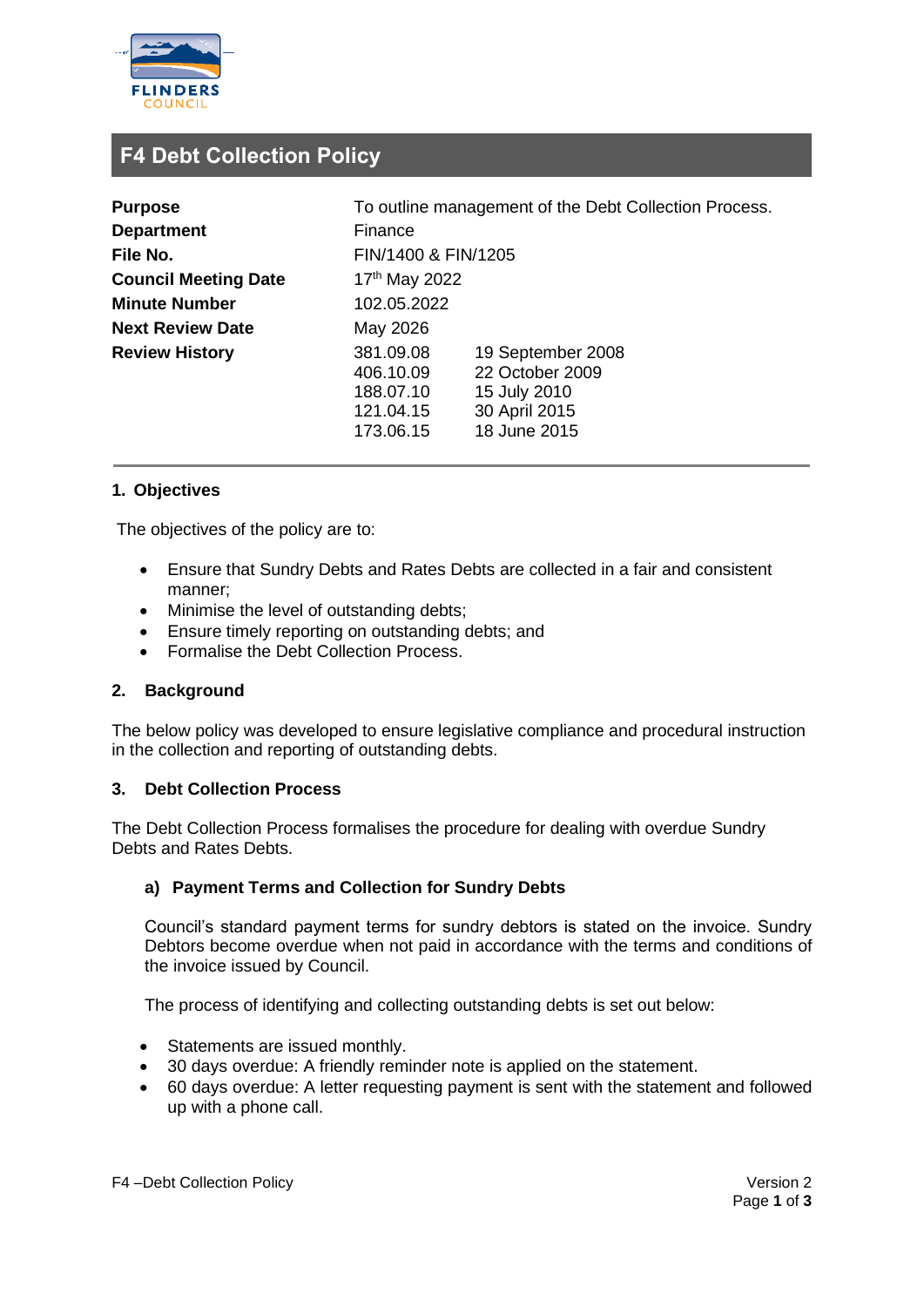# **F4 Debt Collection Policy F4**

- 90 days overdue: It is listed on the "Debt Listing Report" as a risk, and a letter is sent to the Debtor, to advise of a potential lodgement with our collection agency if no payment is received within 14 days.
- If no payment is received or no suitable payment arrangement is made:
- \$500 or over Lodge with collection agency for collection. Account holder is required to pay all collection costs, and the Debtor is notified by letter.
- \$500 or under Report to General Manager for possible write off, and lodge with the collection agency for listing. Account holder is required to pay all collection costs, and the Debtor is notified by letter.
- Where a large debt cannot be collected by the Collection Agency, legal action may be considered by the General Manager.

# **b) Payment Terms and Collection for Rates Debts**

Council rates and charges become overdue when not paid in accordance with a Rates Notice that is issued pursuant to Section 122 of the Act.

The Rates Officer will seek to minimise the risk of non-collection of Rates Debts by encouraging payment arrangements.

The process of identifying and collecting outstanding debts is set out below:

- 21 days after due date: Send a reminder letter requesting payment.
- 40 days overdue: Attempt to contact debtor via phone or email.
- 60 days overdue: Send Debtor a letter to advise that Under Section 124 (5) of the Local Government Act 1993, if any instalment due, is not paid within 21 days, the full amount for the year may become due and payable immediately. Demand full payment if no instalment or payment arrangement made within 14 days of the letter being issued.
- 90 days overdue: It is listed on the "Debt Listing Report" as a risk, and a letter is sent to the Debtor, to advise of a potential lodgement with our collection agency if no payment is received within 14 days.
- If no payment received or suitable payment arrangement made:
- \$500 or over Lodge with collection agency for collection. Account holder is required to pay all legal costs, and the Debtor is notified by letter.
- \$500 or under Report to General Manager and lodge with the collection agency for listing. Debtor is notified by letter.
- 2.5 years overdue: A letter is sent to the Debtor to advise that the debt lodged with the collection agency, will revert back to Council when it reaches the 3-year mark, and that, the Debtor will be issued with a "Notice of Intention to Sell" at that time.
- 3 years overdue: In accordance with Section 137 of the Local Government Act 1993, the General Manager to consider issuing a "Notice of Intention to Sell" and if no response in 90 days, proceed with legal action.

Records of important transactions between officers and debtors in relation to the administration of this policy will be maintained in the appropriate Council file.

## **c) Interest**

Interest and Penalties for Rate Debtors are to be calculated in accordance with the current Rates Resolution of Council.

The Interest calculated for Sundry Debtors is the same as for a Rates Debtor.